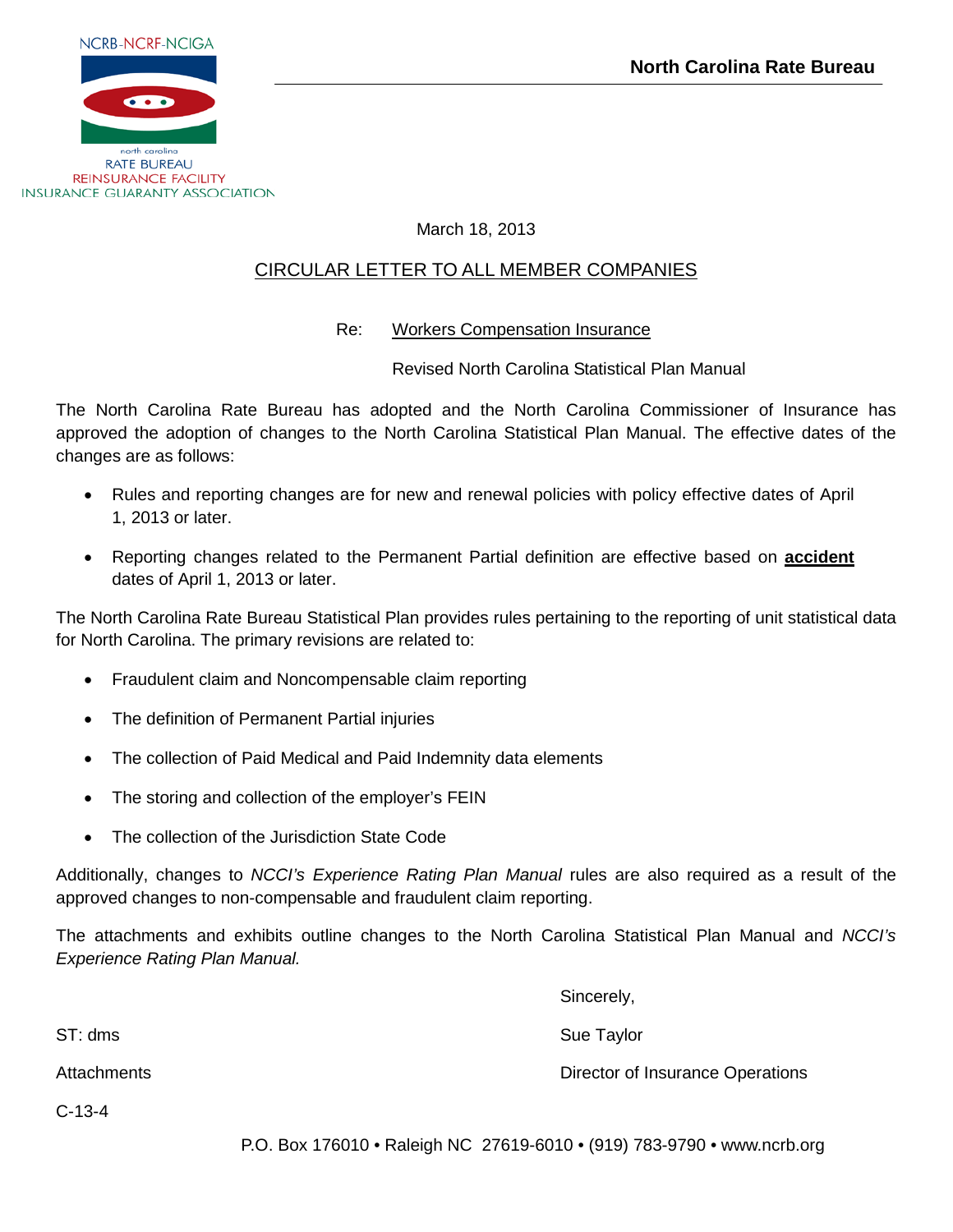## **Revisions to the North Carolina Statistical Plan Manual**

## **(Effective 12:01 a.m. on April 1, 2013 applicable to new and renewal voluntary and assigned risk policies, unless otherwise specified.)**

## **Purpose:**

The purpose of this filing is to clarify and enhance the rules of the North Carolina Rate Bureau's Statistical Plan Manual. In addition, this filing includes clarification in NCCI's Experience Rating Plan Manual for Workers Compensation and Employers Liability Insurance to support the changes as pertains to North Carolina.

## **Background**:

The revisions to the Stat Plan rules are described below:

- 1. The current Stat Plan rules require fully fraudulent claims to be considered as noncompensable and to not be reported when the claim is determined to be fully fraudulent prior to the  $1<sup>st</sup>$  report. When the determination occurs subsequent to the first report but within the one year due date of the fifth report, correction reports are required for all report levels impacting the current and up to two prior experience modifications and the loss amounts must be reduced to zero. Based on industry feedback, it has been determined that the loss amounts should not be reduced to zero. Modifications will be made to the Bureau's experience rating system, to ensure that the following claims are excluded from the calculation of experience ratings:
	- Claims Reported with Loss Condition Code-Type of Settlement-Noncompensable (Code 05)
	- Claims Reported with Fraudulent Claim Code-Fully Fraudulent (Code 02)

This change will provide carriers with the ability to report the loss amounts reflected in their systems rather than having to report losses netted to zero. Additionally, it has been determined that the Partially Fraudulent Claim Code should be eliminated.

- 2. The current definition of Permanent Partial Injuries includes temporary injuries that satisfy specific conditions. Based on actuarial review, it has been determined that all references to temporary injury should be removed.
- 3. Currently, the collection of the Paid Medical and Paid Indemnity fields are optional for unit statistical reporting. To allow for greater uniformity in data reporting amongst the various Data Collection Organizations, the Bureau will require carriers to submit the unit statistical data for both fields.
- 4. As part of an ongoing effort to protect sensitive information, the Bureau will no longer collect or store FEIN information submitted on the unit statistical records. To minimize the system impact to member companies, carriers may still report the FEIN as part of their unit statistical reporting. However, the information will not be stored or retained in the Bureau's databases.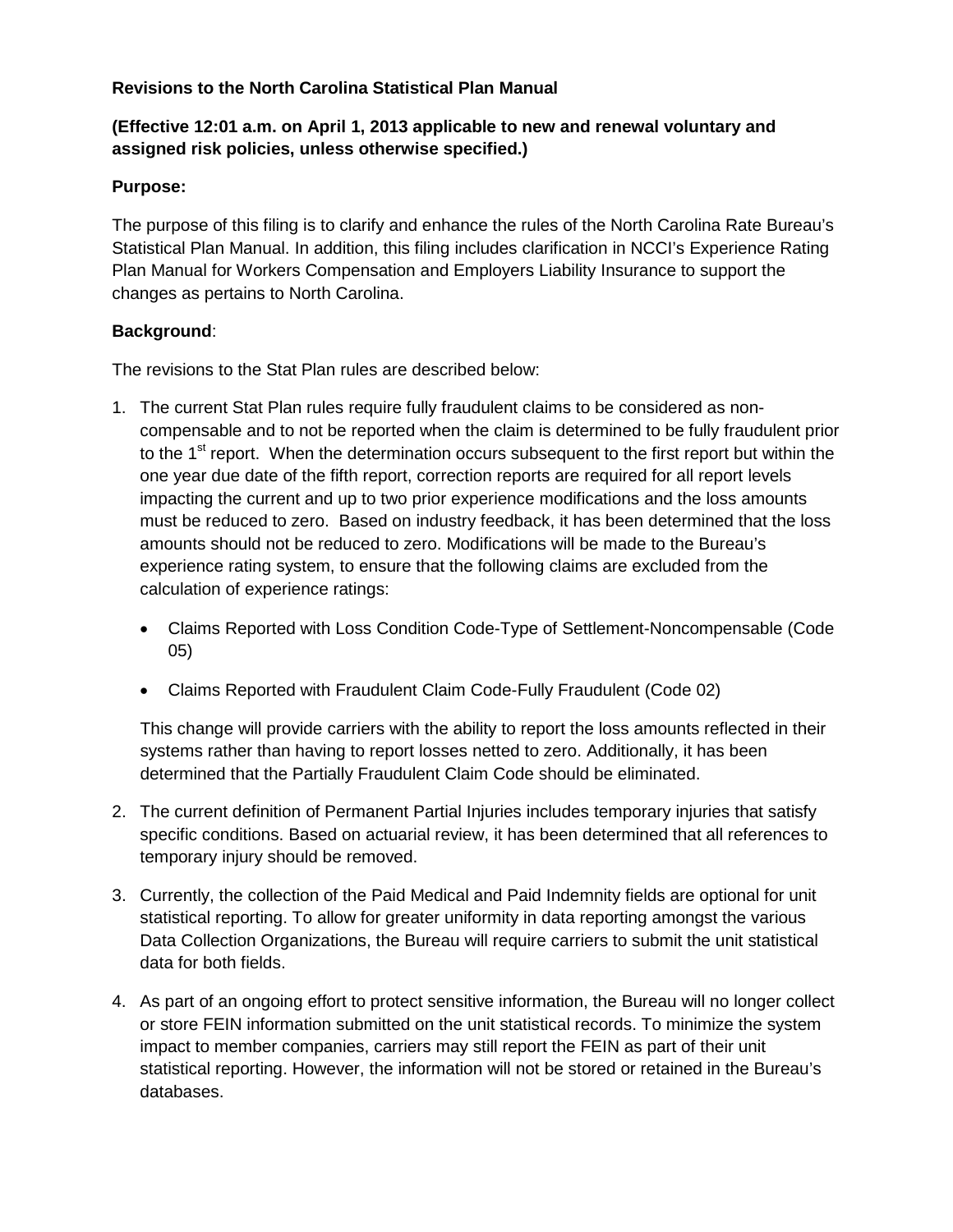5. The Jurisdiction State Code is currently an optional field for data reporting. This field will become required when the jurisdiction is a state other than North Carolina.

## **Impact:**

The changes proposed above are revenue neutral and intended to provide clarification and simplification of manual rules and data reporting.

## **Implementation:**

It is proposed that this filing is implemented effective on or after April 1, 2013 applicable to new and renewal voluntary and assigned risk policies unless otherwise noted.

The following is a summary of exhibits included as part of this filing:

- **Exhibit 1**-Updates to the NCRB Statistical Plan Manual reporting instructions for Incurred Losses
- **Exhibit 2**-Updates to the NCRB Statistical Plan Manual reporting instructions for Injury Type 09-Permanent Partial
- **Exhibit 3**-Updates to the NCRB Statistical Plan Manual reporting instructions for Paid Medical and Paid Indemnity
- **Exhibit 3A**-Updates to the NCRB Statistical Plan Manual reporting instructions for Total Paid Medical and Total Paid Indemnity
- **Exhibit 4**-Updates to the NCRB Statistical Plan Manual reporting instructions for Employer's FEIN
- **Exhibit 5**-Updates to the NCRB Statistical Plan Manual reporting instructions for Jurisdiction State Code
- **Exhibit 6**-Updates to *NCCI's Experience Rating Plan Manual* resulting from the changes to noncompensable and fraudulent reporting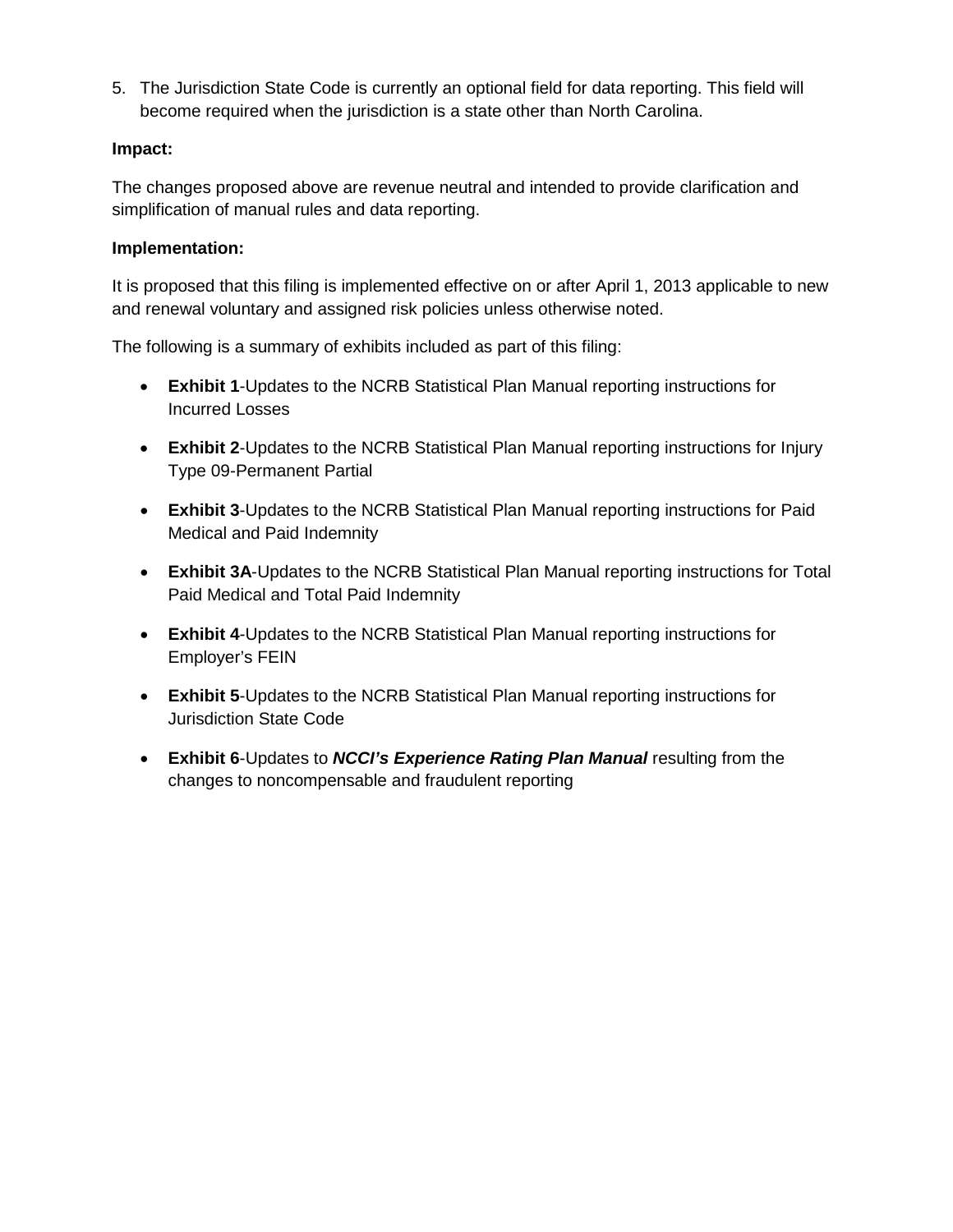### **2008 Statistical Plan Manual**

### **Section Five-Reporting Instructions-Losses**

### **5. Incurred Losses**

### **I. Fraudulent Claims**

## **1. Definition**

# **A fraudulent claim for policies effective before April 1, 2013 is a claim that meets either of the following requirements:**

- **The claim has been ruled or declared fully fraudulent by a court decision**
- **The claim or a portion of the claim has been deemed to be partially fraudulent by a court decision**

## **2. Reporting**

## **a. Reporting Fully Fraudulent Claims – Approved effective 5-10-04**

When the claim has been ruled or declared fully fraudulent, the whole cost of the claim must be netted to zero for unit statistical reporting.

- If the claim is deemed to be fully fraudulent prior to the 1st report level, the claim is considered non-compensable and is not to be reported.
- If the claim is deemed fully fraudulent subsequent to the 1st report level, but within one year after the 5th report due date of the unit report on which the claim appears, a correction report must be filed. Reduce the incurred claim cost to zero. This must be corrected on all the report levels impacting the current and up to two prior modifications.
- If the claim is deemed to be fully fraudulent as of the 6th report due date or subsequent reduce the incurred claim cost to zero at the next valuation date.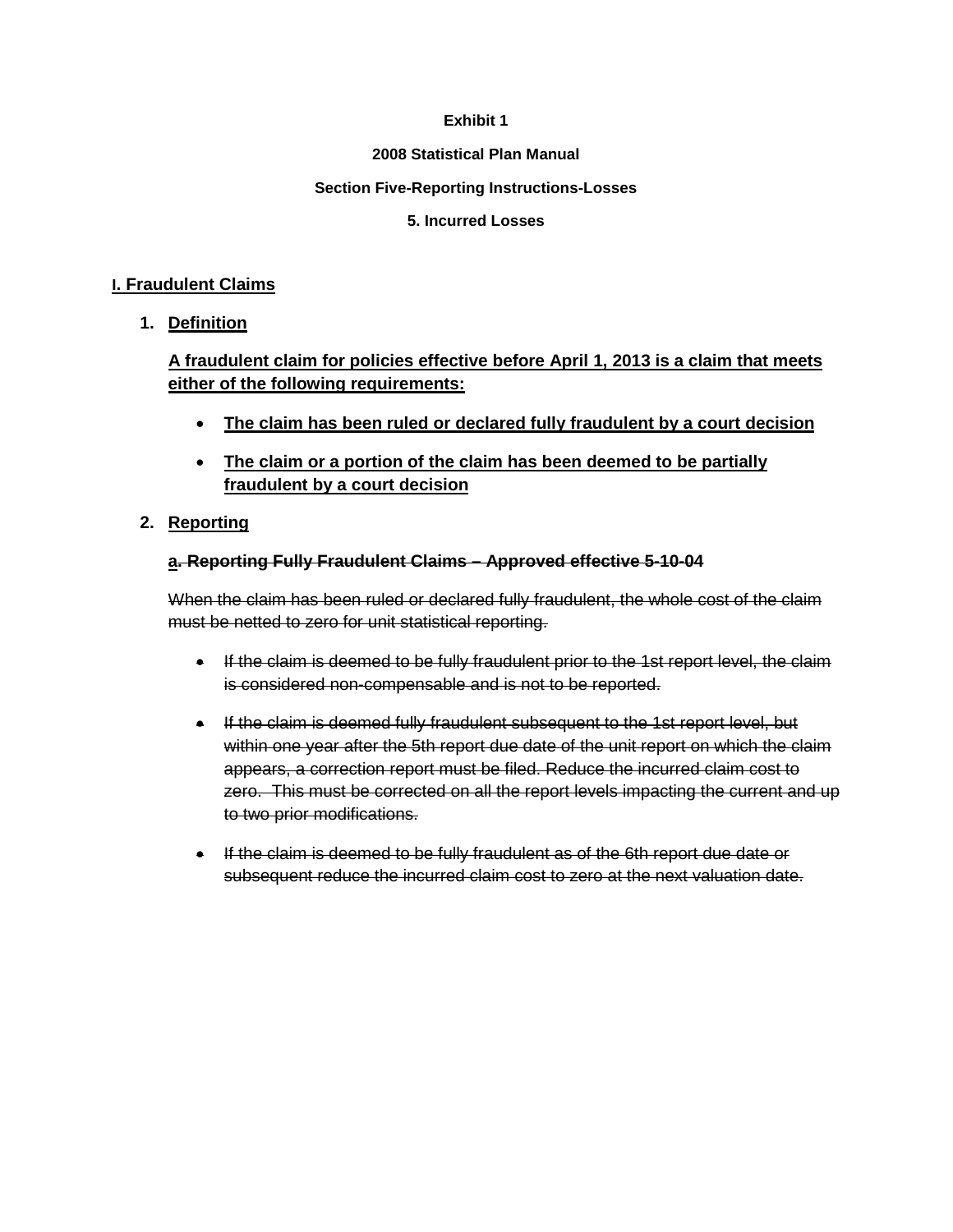**2008 Statistical Plan Manual**

# **Section Five-Reporting Instructions-Losses**

**5. Incurred Losses**

# **a. Reporting Fraudulent Claims for Policies Effective On or After April 1, 2013**

- **If a claim is ruled or declared to be fraudulent and does not include any paid losses, incurred losses and/or ALAE as of the 1st report valuation, the claim must not be reported.**
- **If a claim is ruled or declared to be fraudulent and includes any paid losses, incurred losses, and/or ALAE, the claim must be reported with the appropriate loss values and Claim Code 02-Fully Fraudulent.**
- **If a claim is ruled or declared to be fraudulent after the 1st report valuation and prior to the 6th report, correction reports are required for all previously submitted unit reports. The paid losses, incurred losses and /or ALAE must reflect the loss values as of the specific report level and the claim must be reported with Claim Code 02-Fully Fraudulent.**
- **If the claim is ruled or declared to be fraudulent after the 6th report valuation or subsequent report valuations, report the claim with Claim Code 02-Fully Fraudulent. The paid losses, incurred losses and/or ALAE must reflect the losses valued at the specific report level. Correction report(s) must not be reported for all previously submitted report levels.**

**The submission of correction reports may impact experience modifications pursuant to the rules of the** *Experience Rating Plan Manual***.** 

**Note:-The Claim Code 02-Fully Fraudulent will be used when reporting all fraudulent claims for new and renewal policies effective on or after April 1, 2013.**

**b. Reporting Fully Fraudulent Claims for Policies Effective Prior to April 1, 2013**

**When the claim has been ruled or declared fully fraudulent, the whole cost of the claim must be netted to zero for unit statistical reporting.**

• **If the claim is deemed to be fully fraudulent prior to the 1st report level, the claim is considered non-compensable and is not to be reported.**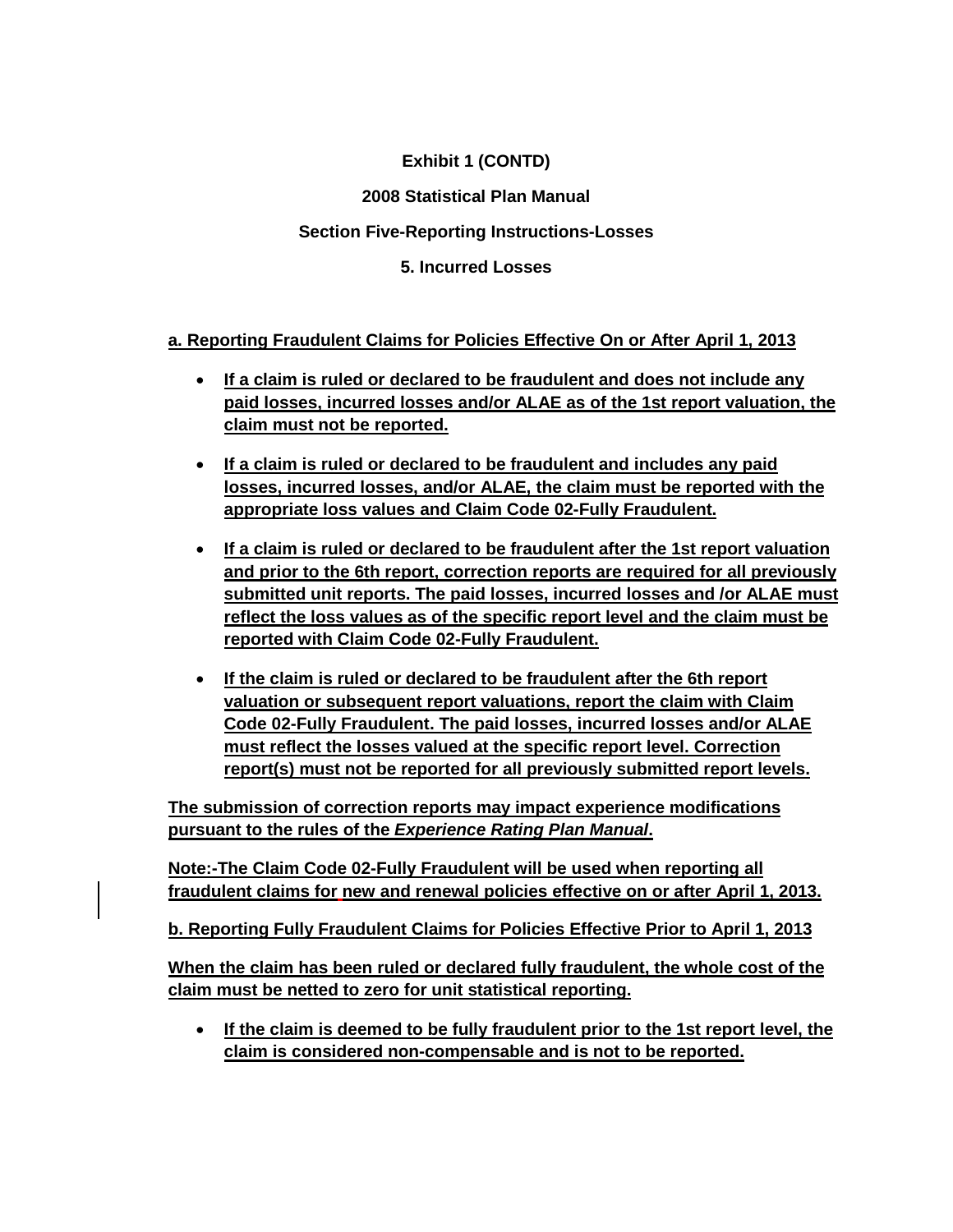## **2008 Statistical Plan Manual**

## **Section Five-Reporting Instructions-Losses**

## **5. Incurred Losses**

- **If the claim is deemed fully fraudulent subsequent to the 1st report level, but within one year after the 5th report due date of the unit report on which the claim appears, a correction report must be filed. Reduce the incurred claim cost to zero.**
- **If the claim is deemed to be fully fraudulent as of the 6th report due date or subsequent reduce the incurred claim cost to zero at the next valuation date.**

**The submission of correction reports may impact experience modifications pursuant to the rules of the** *Experience Rating Plan Manual***.** 

## **c. Reporting Partially Fraudulent Claims for Policies Effective Prior to April 1, 2013**

- When a claim or portion of the claim is deemed to be partially fraudulent, the cost of the claim must be netted down to reduce the net incurred loss by the declared fraudulent amount.
- If the claim, or portion of the claim, is deemed to be partially fraudulent prior to the 1st report level, the net incurred cost of the claim must reflect the reduction of the claim by the partially fraudulent amount.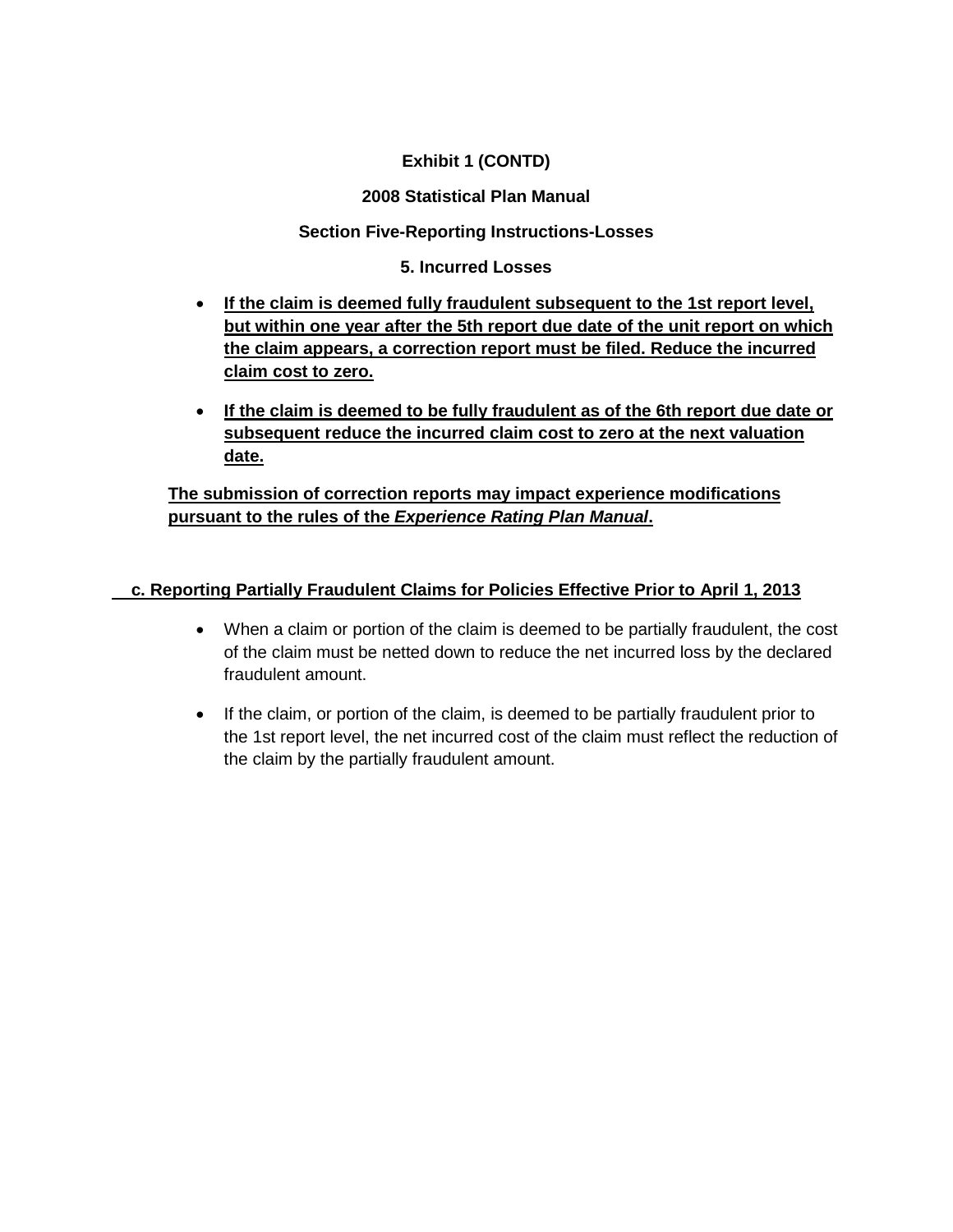# **2008 Statistical Plan Manual**

# **Section Five-Reporting Instructions-Losses**

## **5. Incurred Losses**

- If the claim, or portion of the claim, is deemed to be partially fraudulent subsequent to the 1st report level but within one year after the 5th report due date of the unit report on which the claim appears, a correction must be filed. The cost of the claim must be netted down to reduce the net incurred loss by the declared fraudulent amount. This must be corrected on all report levels impacting the current and two prior modifications.
- If the claim, or a portion of the claim, is deemed to be partially fraudulent as of the 6th report due date or subsequent, a correction report is not required. If the claim remains open, reduce the net incurred loss by the declared fraudulent amount at the next valuation date.
- When a partially fraudulent amount has not been allocated into indemnity and medical components by the adjudicator, the net incurred loss must be divided between indemnity and medical losses by the adjudicator, the net incurred loss must be divided between indemnity and medical losses in the same proportion as the original gross incurred indemnity and medical.

## **3. Fraudulent Claim Code**

A **This** code identifying **identifies** claims that are partially or fully fraudulent. in the opinion of the carrier, employer, claim resolution or jurisdiction. Required effective 5-10- 04. Report **each claim with** the **appropriate fraudulent claim** code. that identifies the involvement of fraud in a claim. Specific fraudulent claim coding specifications are located in Section Eight number 8 of this plan.

## **J. Noncompensable Claims**

**1. Definition**

# **A claim is considered to be noncompensable if it meets one or more of the following requirements:**

- **There is an official ruling denying benefits**
- **The claimant has failed to file for benefits**
- **The claimant has failed to prosecute the claim following the insurer's denial of the claim**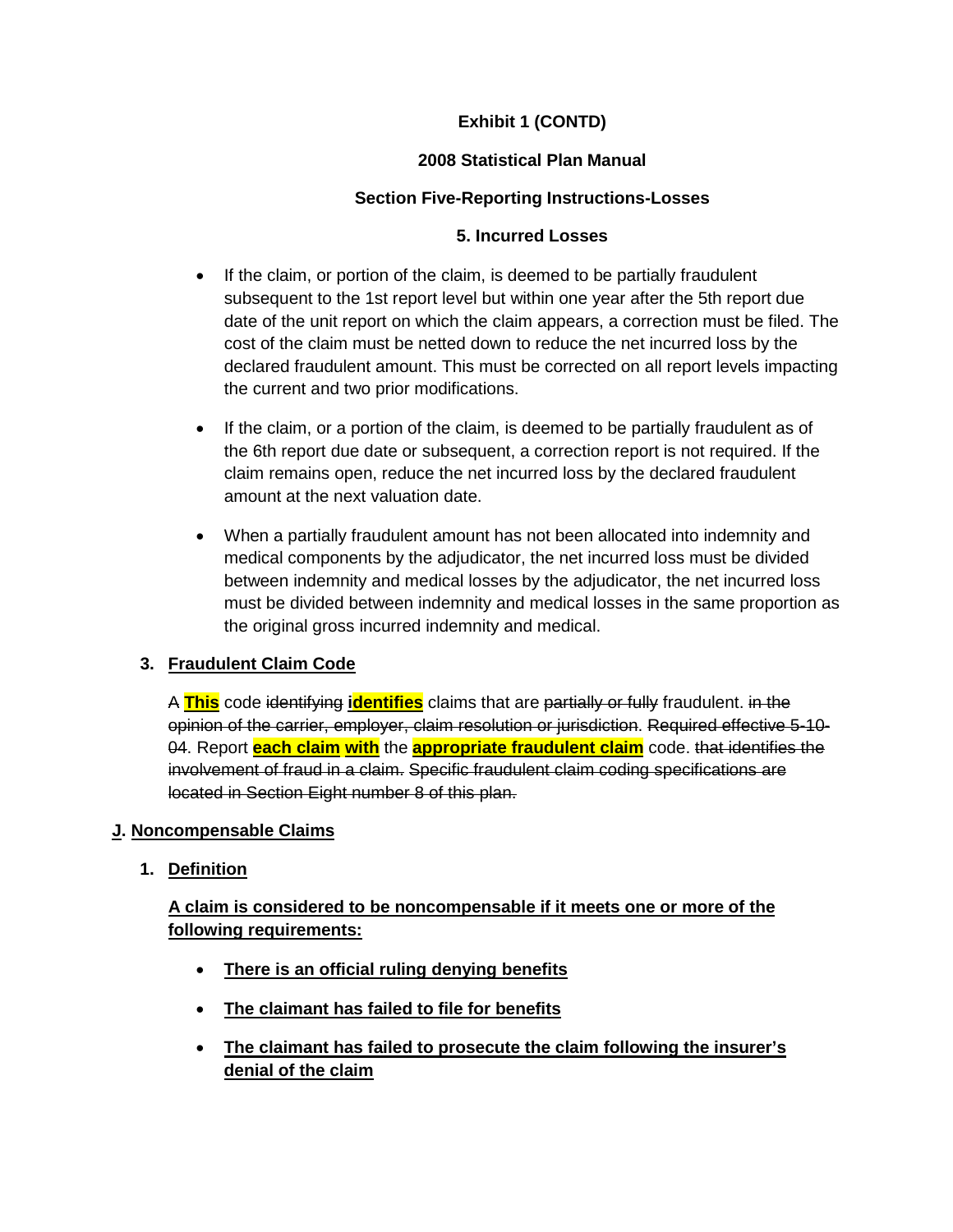### **2008 Statistical Plan Manual**

### **Section Five-Reporting Instructions-Losses**

**5. Incurred Losses**

## **2. Reporting**

**a. Reporting Noncompensable Claims for Policies Effective on or After April 1, 2013**

- **If a claim is determined to be noncompensable, based on 5.J.1- Noncompensable Claim Definition, and does not include any paid losses, incurred losses, and/or ALAE, the claim must not be reported.**
- **If a claim is determined to be noncompensable, based on 5.J.1- Noncompensable Claim Definition, and does include paid losses, incurred losses, and/or ALAE, the claim must be reported with the appropriate loss values. Report the claim with Type of Settlement (Loss Condition) Code 05.**
- If a claim is determined to be noncompensable after the 1<sup>st</sup> report valuation and prior to the 6<sup>th</sup> report valuation, based on 5.J.1-Noncompensable Claim **Definition, correction reports are required for all previously submitted unit reports. The paid losses, incurred losses, and/or ALAE must continue to reflect the loss values as of each specific report level and the claim must be reported with Type of Settlement (Loss Condition) Code 05.**
- If the claim is determined to be noncompensable after the  $6<sup>th</sup>$  report **valuation or subsequent report valuations, report the claim with Type of Settlement (Loss Condition) Code 05. The paid losses, incurred losses and/or ALAE must reflect the losses valued at the specific report level. Correction report(s) must not be reported for all previously submitted report levels.**
- **3. Loss Condition Code-Type of Settlement**

**Noncompensable claims are to be reported with Type of Settlement Code 05.**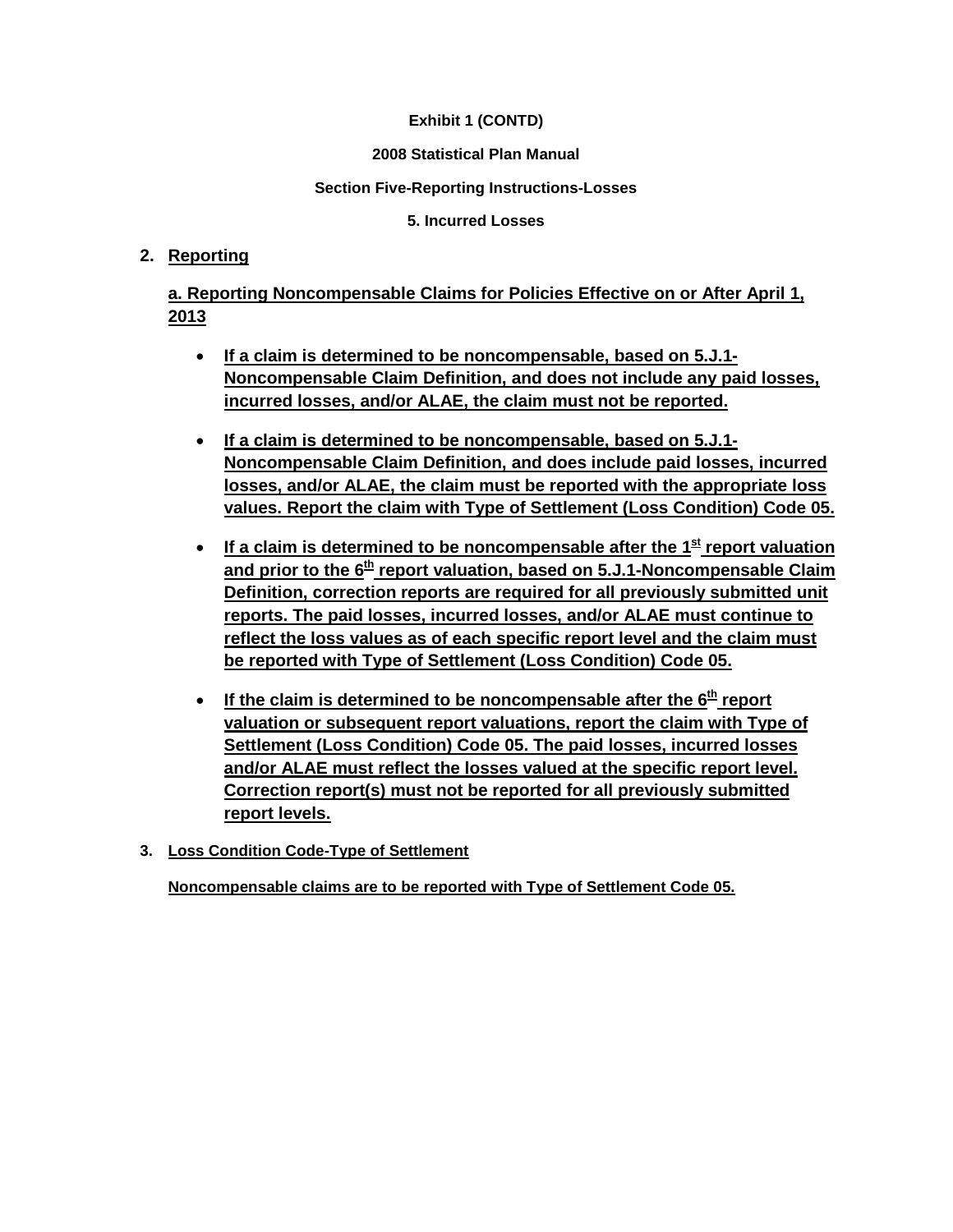#### **2008 Statistical Plan Manual**

#### **Section Five-Reporting Instructions-Losses**

### **7. Injury Type**

### **F.** Permanent Partial-Code 09. A permanent partial loss is defined as:

(1) Any permanent injury that does not involve permanent total disability.

(2) Any temporary injury that satisfies any one of the following criteria:

*(a)* The duration of disability benefits exceeds or is expected to exceed one full year. No loss is to be reported as temporary total if the duration of total disability exceeds or is expected to exceed 52 weeks.

*(b)* A lump sum settlement is made or, in the judgment of the carrier, will be required to settle future benefits.

*(c)* The extent of the liability for future payments cannot be determined. The amount entered as incurred indemnity shall include specific benefits and compensation for temporary disability as well as loss of earning capacity.

## **1. For Claims With Accident Dates Effective on or After April 1, 2013**

**Permanent partial losses are defined as any permanent injury that does not involve permanent total disability.**

## **2. For Claims with Accident Dates Effective Prior to April 1, 2013**

**A permanent partial loss is defined as:**

**(1) Any permanent injury that does not involve permanent total disability.**

**(2) Any temporary injury that satisfies any one of the following criteria:**

**(a) The duration of disability benefits exceeds or is expected to exceed one full year. No loss is to be reported as temporary total if the duration of total disability exceeds or is expected to exceed 52 weeks.**

**(b) A lump sum settlement is made or, in the judgment of the carrier, will be required to settle future benefits.**

**(c) The extent of the liability for future payments cannot be determined.**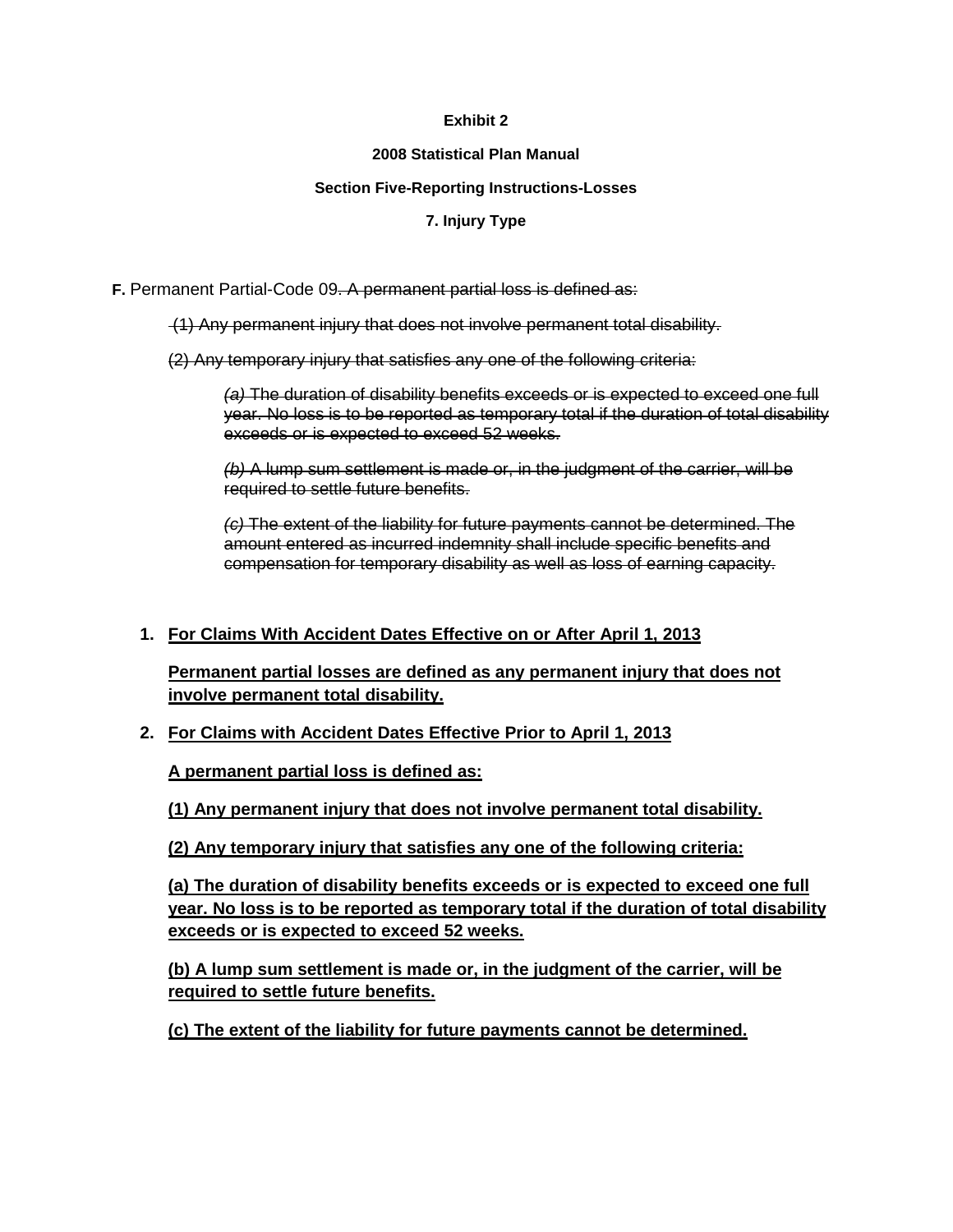#### **2008 Statistical Plan Manual**

#### **Section Five-Reporting Instructions-Losses**

## **7. Injury Type**

## **3. Permanent Partial Amount**

**The amount entered as incurred indemnity shall include specific benefits and compensation for temporary disability as well as loss of earning capacity.**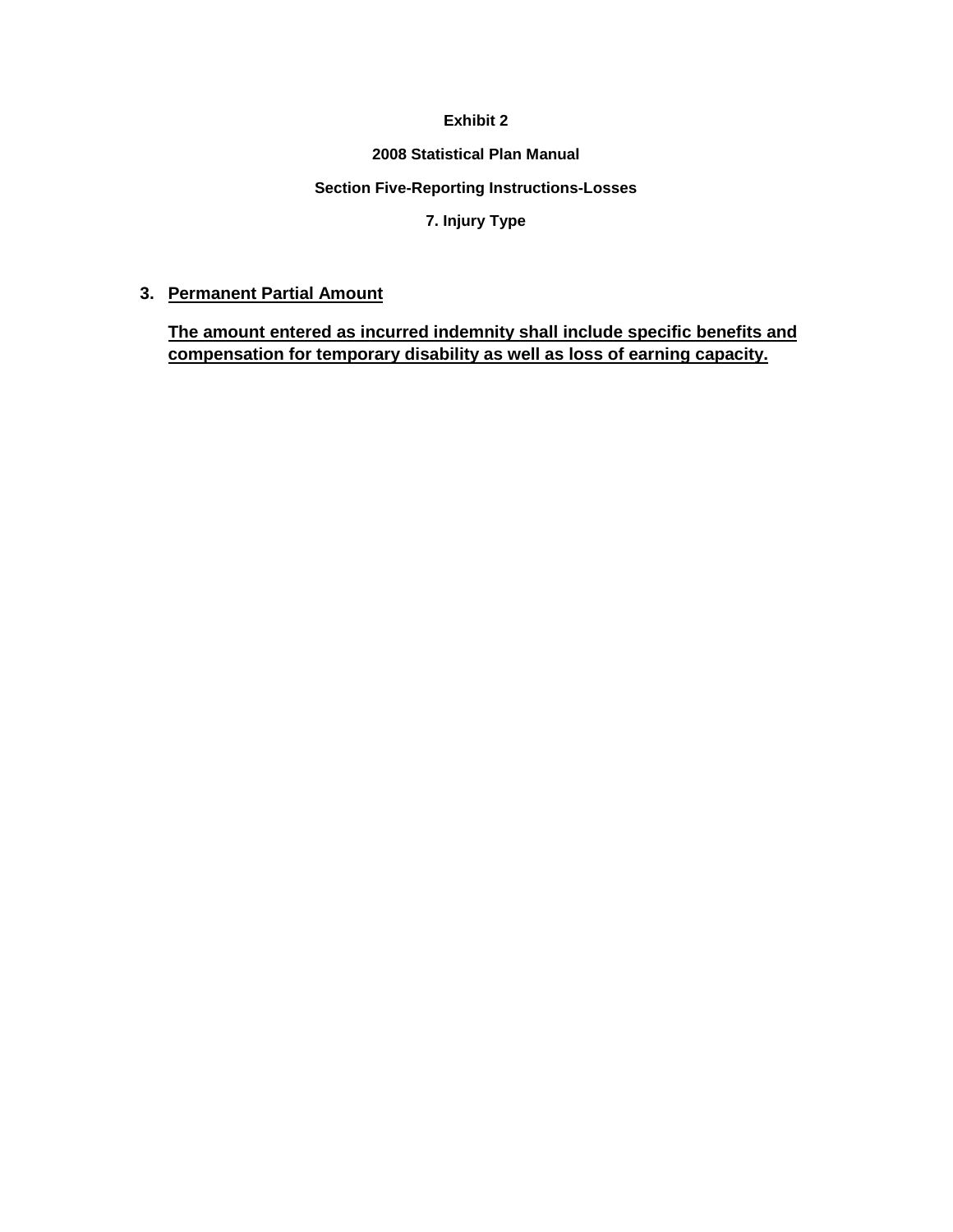#### **2008 Statistical Plan Manual**

### **Section Five-Reporting Instructions-Losses**

### **19. Paid Indemnity**

Report the whole dollar amount of paid indemnity expenses for the claim as of the loss valuation date. These losses consist of all paid benefits due to an employee's lost wages or inability to work, including compensation paid to a deceased prior to death, burial expense, claimant's attorney fees, vocational rehabilitation benefits, payments to the state and employers liability losses and expenses. Reporting of paid indemnity is **optional** for North Carolina.

## **20. Paid Medical**

Report the whole dollar amount of medical losses paid for the claim as of the loss valuation date. Reporting of paid medical is optional for North Carolina.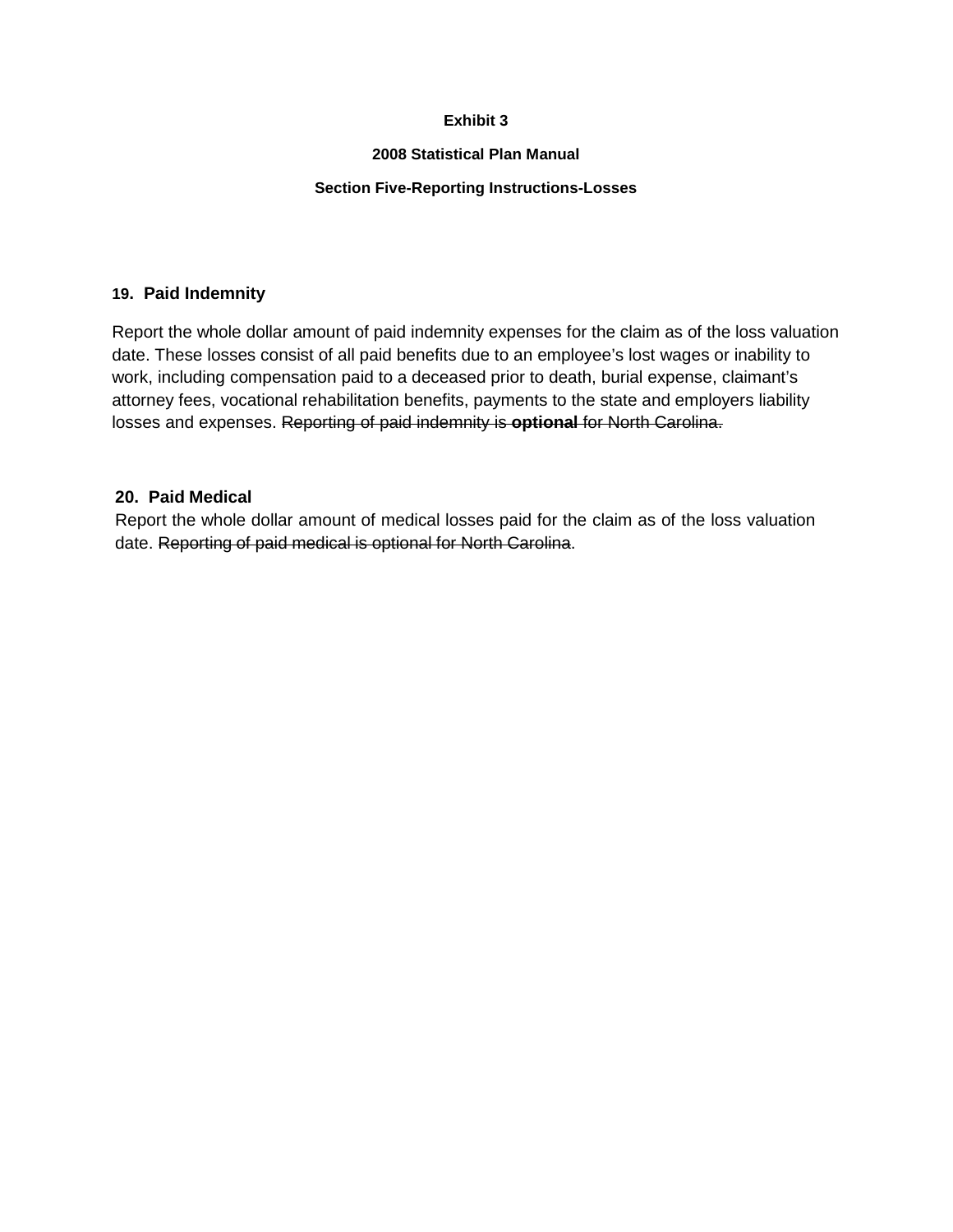### **Exhibit 3A**

### **2008 Statistical Plan Manual**

## **Section Five-Reporting Instructions-Losses**

## **26. Loss Total Record**

**D. Total Paid Indemnity.** Report the arithmetic total of the paid indemnity amounts reported for the state within the policy. In the case of corrections and subsequent reports, this must be the revised total. Total paid indemnity is **optional** for North Carolina.

**E. Total Paid Medical**. Report the arithmetic total of the paid medical amounts reported for the state within the policy. In the case of corrections and subsequent reports, this must be the revised total. Total paid medical is **optional** for North Carolina.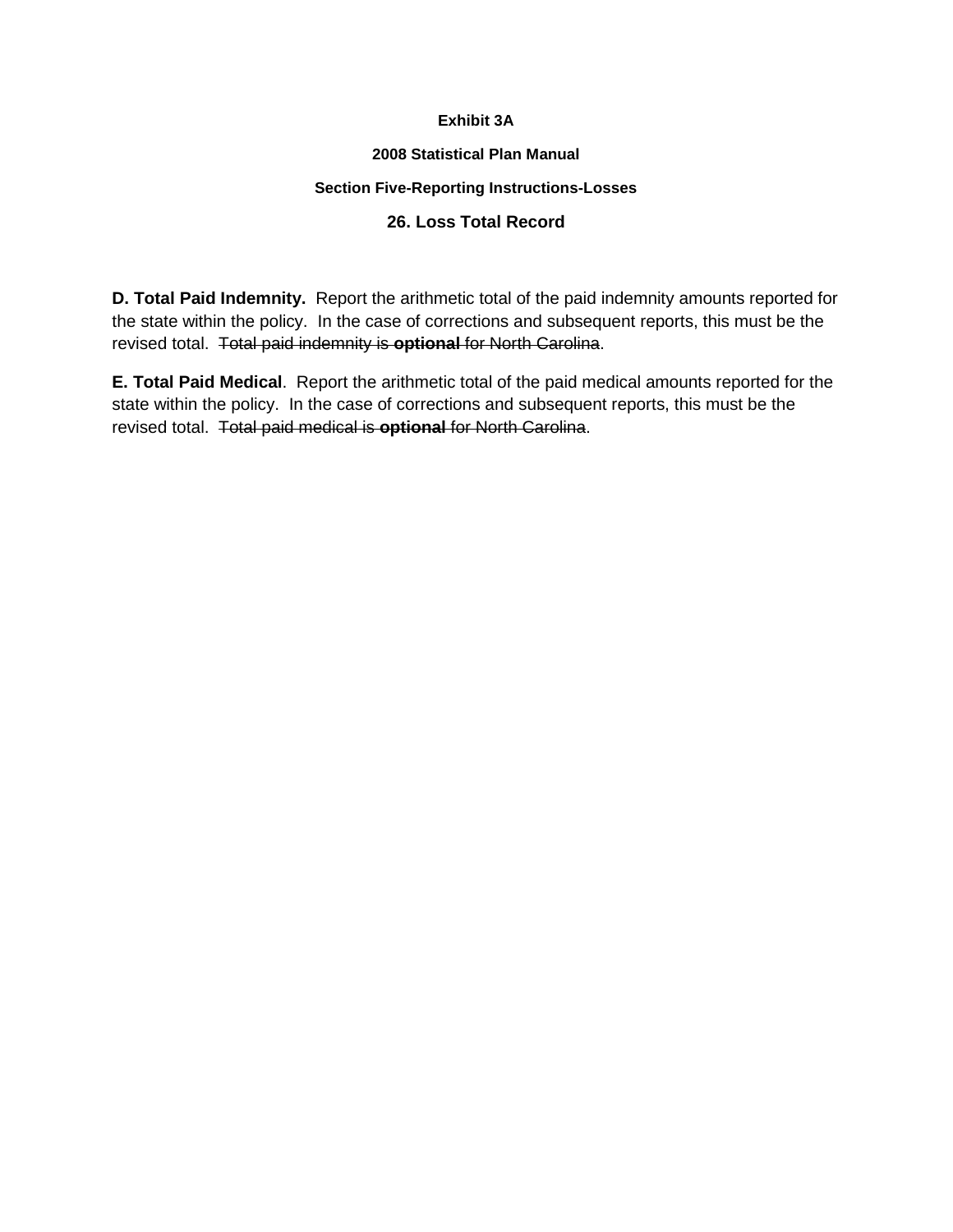### **2008 Statistical Plan Manual**

### **Section Three-Reporting Instructions-Policy Identification Data**

## **18. Federal Employer Identification Number (FEIN)**

**The Federal Employer Identification Number will not be stored or available for view if submitted.** This field is optional for North Carolina.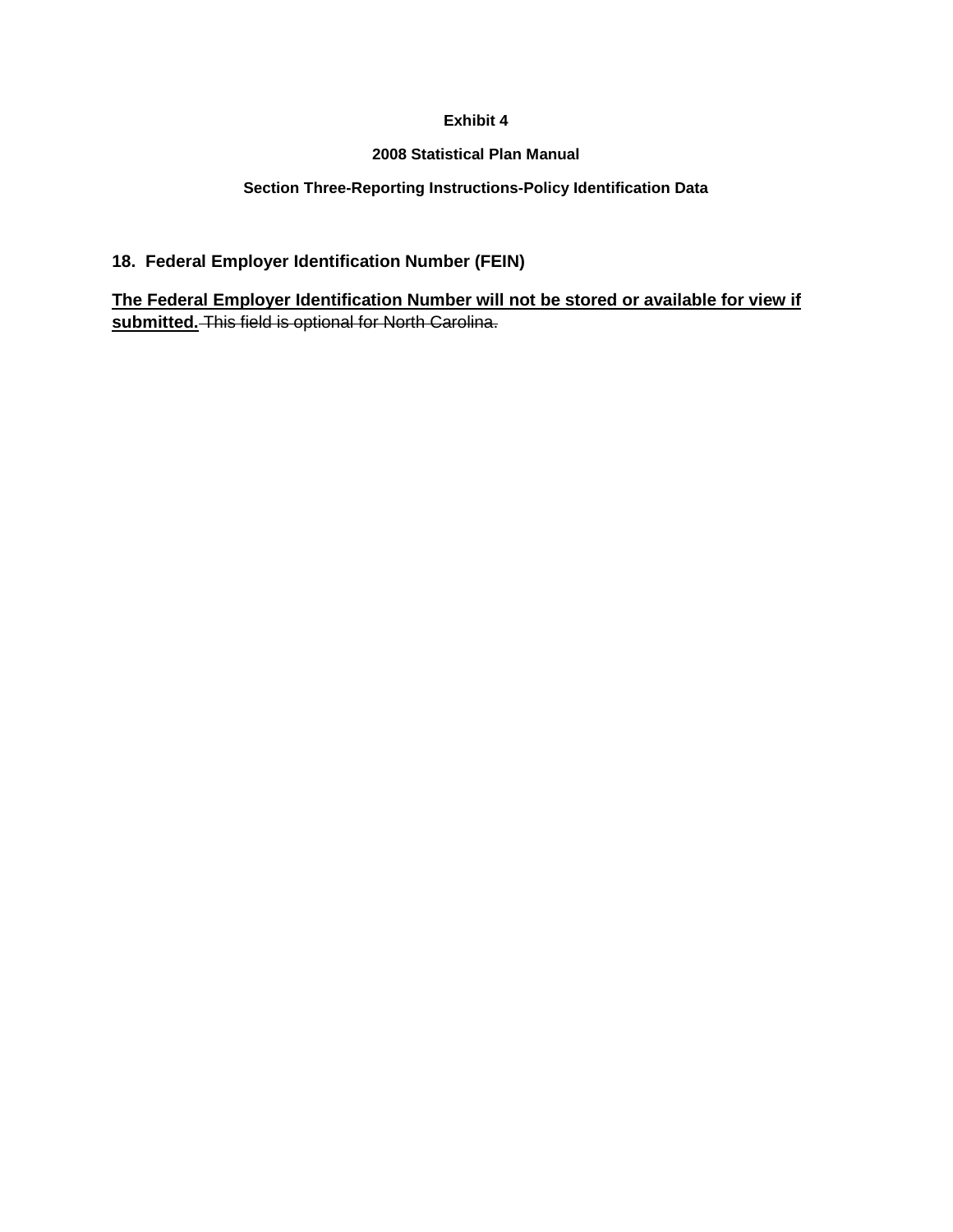#### **2008 Statistical Plan Manual**

### **Section Five-Reporting Instructions-Losses**

### **10. Jurisdiction State**

A carrier may **must** report the 2-digit state code of the governing jurisdiction that will administer the claim and whose statutes will apply to the claim adjustment process when that state is not North Carolina.